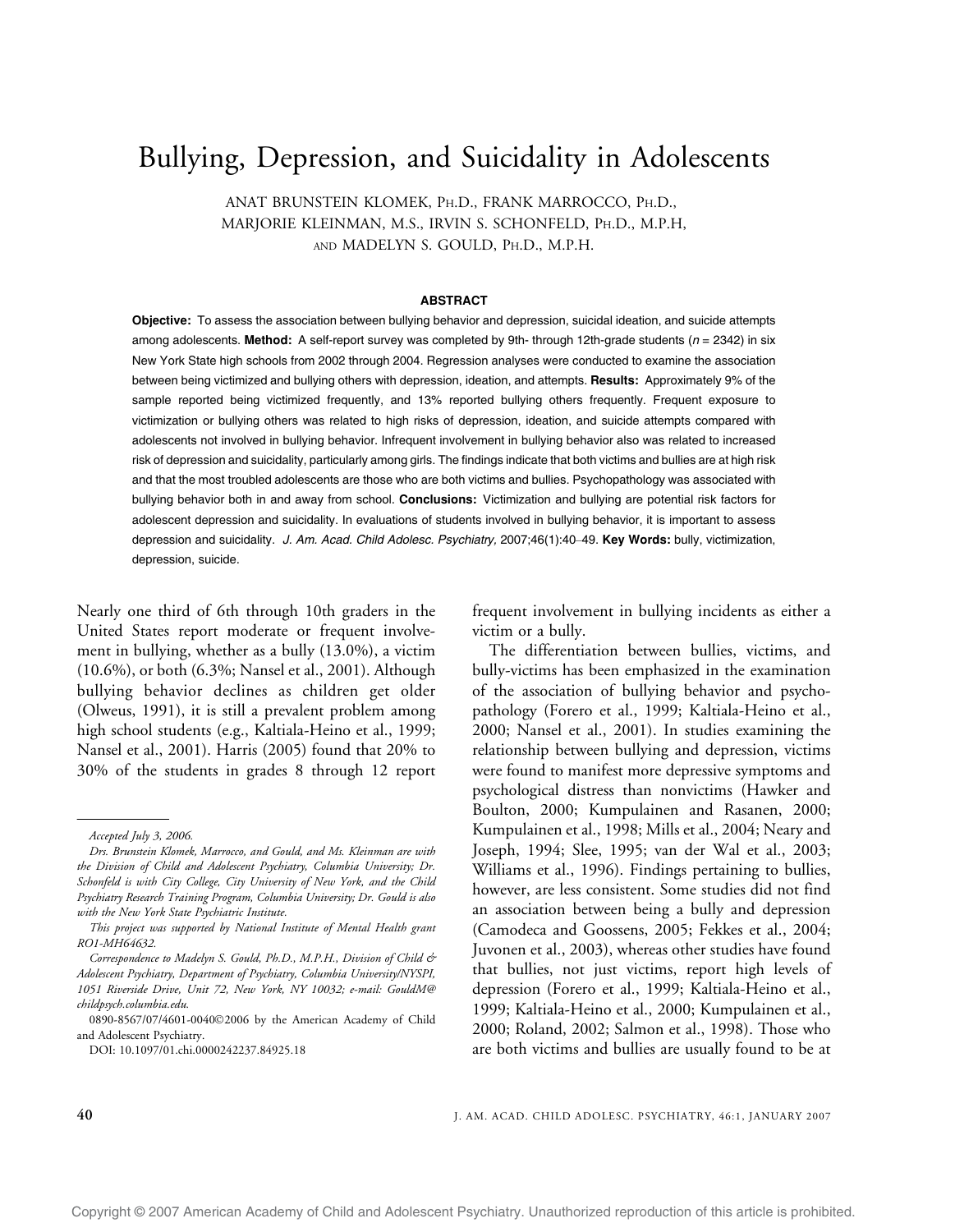the highest risk for depression (Fekkes et al., 2004; Kaltiala-Heino et al., 1999; Kaltiala-Heino et al., 2000).

Studies reporting on the relationship between bullying and suicidal ideation usually find that victims manifest higher levels of suicidal ideation than nonvictims (Rigby and Slee, 1999; van der Wal et al., 2003). Other studies have found an increased prevalence of suicidal ideation among both victims and bullies (Kaltiala-Heino et al., 1999; Roland, 2002). Most studies assessing the relationship of bullying and suicide attempts have found that victims were more likely to attempt suicide than those not involved (Cleary, 2000; Eisenberg et al., 2003; Mills et al., 2004). Kim and colleagues (2005) were the first to demonstrate an increased risk of suicide attempts among both victims and bullies.

These studies indicate a clear association between bullying and suicidality, but important questions remain unanswered. Most of the studies did not examine suicide attempts and focused on suicidal ideation (Kaltiala-Heino et al., 1999; Rigby et al., 1999; Roland, 2002; van der Wal et al., 2003). Examination of attempts focused on victims and less on bullies or bully-victims (Cleary, 2000; Davies and Cunningham, 1999; Eisenberg et al., 2003; Mills et al., 2004). Moreover, most studies were not conducted in high schools (Ivarsson et al., 2005; Kim et al., 2005; Mills et al., 2004; Roland, 2002; van der Wal et al., 2003) and have not differentiated in-school from outof-school bullying behaviors in their analysis (Kaltiala-Heino et al., 1999; Nansel et al., 2001; Rigby et al., 1999). There is no study of U.S. adolescents focusing on bullying behavior and suicide attempts among victims, bullies, and bully-victims, nor is there any study differentiating in-school and out-of-school bullying behaviors.

The purpose of this study was to examine the association between bullying behavior and depression, suicidal ideation, and suicide attempts among a large American sample of high school students. Specifically, we examined the prevalence of bullying behavior in and out of school; the association of bullying behavior with depression, suicidal ideation, and suicide attempts by gender; and the impact of the co-occurrence of being bully-victims. We hypothesized that greater exposure to bullying behavior would increase the risk of depression, suicidal ideation, and suicide attempts. We also hypothesized that bullying behavior away

from school would be less prevalent but that it would be associated to the same extent with depression and suicidality.

## METHOD

#### **Subjects**

This study targeted adolescents 13 through 19 years of age who were enrolled in 9th through 12th grades in six high schools in Nassau, Suffolk, and Westchester counties in New York. Five schools were public coeducational schools; one was a parochial all-boys school. These schools were part of a study examining whether asking about suicidality during a screening program creates distress or increases suicidal ideation (Gould et al., 2005). This study included 2,341 of 3,635 students (64.4% participation rate) from fall 2002 through spring 2004. Reasons for nonparticipation included parental refusal (61.9%), student refusal (14.3%), and absences (23.7%). The ethnic distribution of the participating sample was 80.3% white, 5.1% black, 7.3% Hispanic, 3.8% Asian, and 3.5% other. A total of 58.1% of the students were boys (the inclusion of an all-male parochial school explains the high percentage of boys). The mean age of participating students was 14.8 years (SD 1.2 years). There were no significant differences between participants and nonparticipants in sex, age, and race/ethnicity.

Students were recruited with a waiver of parental consent for parents and active written assent for youth. The recruitment procedures were based on those used in our earlier study (Gould et al., 2004) and were developed in response to what the schools considered would best meet the needs of their community. The present study received Institutional Review Board approval of a waiver of consent based on Federal Regulations [Title 45; Part 46, Article 46.116(d)]. Two mailings with an information sheet describing survey content and procedures, a response form, and a stamped response envelope were sent to parents 6 and 4 weeks before survey administration, providing parents with opportunities to refuse their children`s participation and giving them ample pertinent information about the project. Students` written assent was obtained immediately before the survey.

The study procedures, consistent with the Family Educational Rights and Privacy Act and the Protection of Pupil Rights Amendment, were approved by the Institutional Review Board of the New York State Psychiatric Institute/Columbia University Department of Psychiatry.

## Measures

A self-report questionnaire assessed depression, suicidal ideation, suicide attempts, and involvement in bullying behavior both as a bully and as a victim. The assessment time frame was the past 4 weeks, with the exception of measuring lifetime suicide attempts.

Demographic Questionnaire. The demographic questionnaire elicited information on age, grade, gender, racial/ethnic background, and household composition.

Depression. The Beck Inventory (BDI-IA; Beck and Steer, 1993) assessed cognitive, behavioral, affective, and somatic components of depression. Loss of libido was not assessed. The BDI has been used in >200 studies, including those with adolescent samples (Roberts et al., 1991; Strober et al., 1981; Teri, 1982). Each

J. AM. ACAD. CHILD ADOLESC. PSYCHIATRY,  $46:1$ , JANUARY 2007  $41$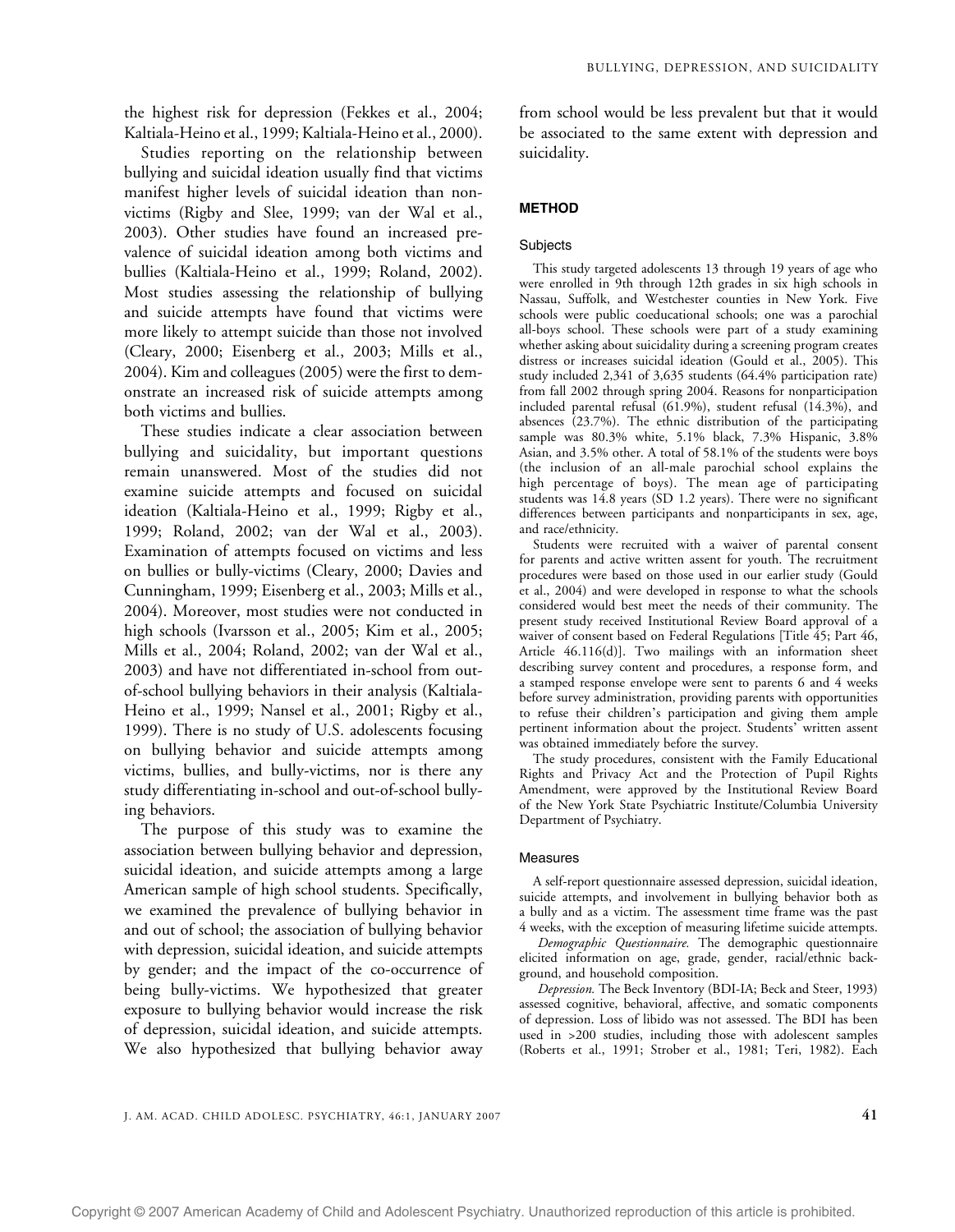response ranged from 0 (''symptoms not present'') to 3 (''symptom is severe''), with a maximum total score of 60. A cutoff point of 16 was used to dichotomize BDI scores. This cutoff has correctly classified 81% of adolescent psychiatric patients with major depressive disorder (Strober et al., 1981) and has been recommended to detect possible depression in normal populations (Beck et al., 1993).

Suicidal Ideation. The Suicide Ideation Questionnaire (SIQ-JR) assesses suicidal thoughts and is designed for large-scale, schoolbased screening of adolescents (Reynolds, 1988). The 15-item SIQ-JR uses a 7-point Likert-type scale, ranging from 0 (''I never had this thought'') to 6 (''This thought was in my mind almost every day''), assessing the frequency of specific suicidal thoughts during the past month. It assesses thoughts related to death and dying, passive and active suicidal ideation, and suicidal intent. Reliability of the SIQ-JR is high, ranging from 0.91 to 0.96 for internal consistency (Keane et al., 1996; Reynolds, 1988; Reynolds and Mazza, 1999) and from 0.87 to 0.93 for test-retest reliability (Reynolds and Mazza, 1999). The SIQ-JR has demonstrated criterion validity (King et al., 1993; Reynolds, 1988; Reynolds, 1990; Reynolds and Mazza., 1999), construct validity in clinical samples (King et al., 1993; King et al., 1996; King et al., 1997; Sibthorpe et al., 1995; Siemen et al., 1994), and predictive validity (Keane et al., 1996). Suicidal ideation was considered serious if the adolescent scored 31 or higher on the SIQ-JR, scored 5 or 6 on two or more of the six ''critical'' SIQ-JR items (Reynolds, 1988), or responded with either of the two most serious response options of the BDI suicide item.

Suicide Attempt History. Seven questions asking about lifetime and recent suicide attempts were derived from the depression module of the Diagnostic Interview Schedule for Children (Shaffer et al., 2000) and an earlier suicide screen (Shaffer et al., 2004). These items have demonstrated good construct validity (Gould et al., 1998; Shaffer et al., 2004). The assessment of an attempt included questions about occurrences, injuries sustained, medical care sought, and hospitalization (Meehan et al., 1992). The adolescent was considered to have a history of attempt if he or she reported any past attempt, regardless of timing, injury, or medical attention, because there is no evidence that injury or need for medical attention is a clear indication of severity of attempts among adolescents. The availability of a lethal agent is the most significant determination of the lethality of impulsive attempts, whereas intent and severity of psychopathology may make the most important contributions to the lethality of attempts by hopeless, dysphoric adolescents (Brent et al., 1987).

Bullying Behavior. Several questions regarding bullying behavior were derived from the World Health Organization study on youth health (Nansel et al., 2001). Questions about bullying were preceded with the following explanation: ''We say a student is being bullied when another student or group of students says or does nasty and unpleasant things to him or her. It is also bullying when a pupil is teased repeatedly in a way he or she doesn`t like. But it is not bullying when two students of about the same strength quarrel or fight.'' Victimization was assessed by two parallel questions asking respondents, ''How often have you been bullied in school in the past four weeks?'' and ''How often have you been bullied away from school in the past four weeks?'' Similarly, bullying was assessed by additional parallel questions. The frequency items were coded on a five-point scale ranging from not at all to most days. Respondents were classified as ''never victimized," "victimized less than weekly," or "victimized frequently'' (at least three to four times in the past 4 weeks). Similarly,

respondents were classified as ''never bullying,'' ''bullying less than weekly," or "bullying frequently." The reliability (Cronbach's  $\alpha$ ) of the questionnaire is .63.

## Statistical Analysis

A series of logistic regression models was used to determine whether depression, ideation, and attempts (as dichotomized outcomes) were associated with bullying behavior (less than weekly and frequently). The categories ''never victimized'' and ''never bully'' were the reference groups in these analyses. The analyses were conducted separately for events in and away from school and were adjusted for schools, grade, and gender.

Another series of logistic regression analyses was conducted to examine gender differences in the association between bullying behavior with depression, ideation, and attempts. These regression analyses were first conducted separately for boys and girls and were adjusted for schools and grade. To avoid small numbers, we combined having been victimized in and away from school and combined bullying in the two locations. This was justified by the relationship between being victimized/bullying others in and away from school ( $r$ victimized in and away from school =  $0.42, p < .01$ ;  $r_{\text{bully in and}}$ away from school = 0.54,  $p < .01$ ). Interactions between gender and bullying behaviors were examined in additional models. A power analysis revealed sufficient power (>0.80) to detect the interactions.

Finally, the relationship of the three outcome measures to the co-occurrence of being victimized and bullying others was examined. Respondents were classified into five mutually exclusive categories: ''never bullies nor victims,'' ''infrequent bullies or victims,'' ''frequently victims only,'' ''frequently bullies only,'' or ''frequently both bullies and victims (bully-victims).'' Respondents who were neither victims nor bullies served as the reference group. If a student was a bully and a victim, we used the maximum score to decide to which group he or she belonged. Interactions between gender and bullying behaviors were examined in additional models.

We chose not to include random effects for school or class in the regression analyses because the sample clusters (school) and randomization unit (class within school) had little impact on the outcomes or correlates (gender, depression, serious suicide ideation/ behavior, bullying behavior), as indicated by the intraclass coefficients, which were close to zero (intraclass coefficients <0.07). Moreover, meaningful differences between results of random-effects regression models and our analysis were not anticipated because we had many units of randomization (181 classes) of relatively small average size (Murray, 1998). Analyses were conducted with the SPSS software package, version 12. Results were considered significant at  $\alpha$  < .05.

# RESULTS

# Prevalence of Bullying Behavior

Victimization and bullying were more prevalent in school compared with away from school. Approximately 20% of the students reported being victims in school (Table 1). Significantly fewer (10.4%) reported being victims away from school ( $z = 11.12$ ,  $p < .001$ ). Similarly,  $\approx$  25% of the students reported bullying in school, whereas significantly fewer  $(\approx 15\%)$  reported bullying away from school ( $z = 10.41$ ,  $p < .001$ ).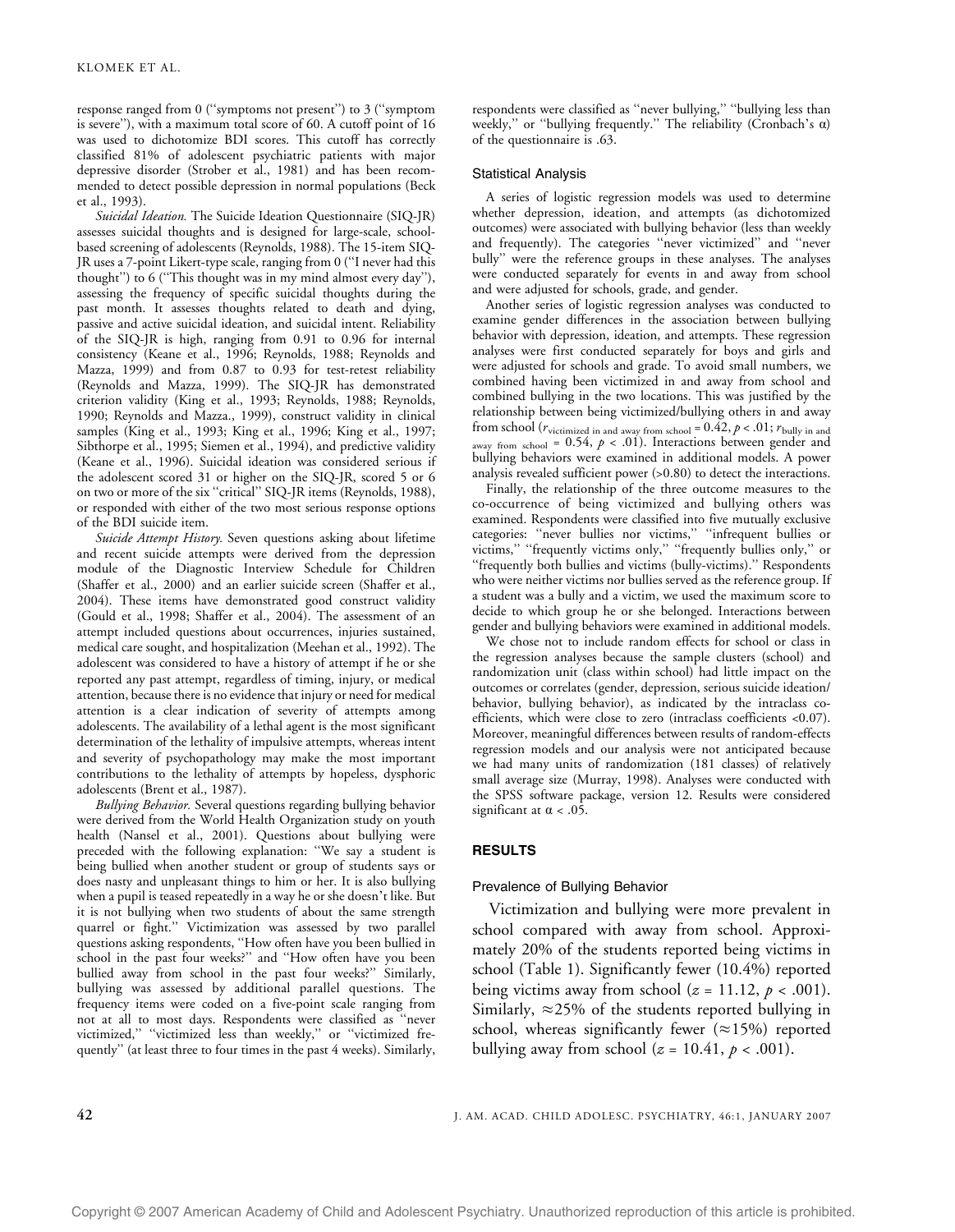|                               | Boys $(n = 1,272)$ , | Girls ( <i>n</i> = 908), | Total $(N = 2,180)$ , | $\chi^2$ Gender  |
|-------------------------------|----------------------|--------------------------|-----------------------|------------------|
| <b>Bullying Behavior</b>      | % (no.)              | % (no.)                  | % (no.)               | Differences; $p$ |
| Victim in school              |                      |                          |                       | 13.91; .001      |
| Never                         | 77.3 (983)           | 83.1 (755)               | 79.7 (1,738)          |                  |
| Less than weekly              | 14.9 (189)           | 12.3(112)                | 13.8 (301)            |                  |
| Frequently                    | 7.9(100)             | 4.5(41)                  | 6.5(141)              |                  |
| Victim away from school       |                      |                          |                       | 1.43; .49        |
| Never                         | 89.9 (1,143)         | 89.3 (812)               | 89.6 (1,955)          |                  |
| Less than weekly              | 7.6 (97)             | 8.7(79)                  | 8.1 (176)             |                  |
| Frequently                    | 2.5(32)              | 2.0(18)                  | 2.3(50)               |                  |
| Bully others in school        |                      |                          |                       | 73.26: < .001    |
| Never                         | 68.7 (872)           | 84.5 (768)               | 75.3 (1,640)          |                  |
| Less than weekly              | 20.6 (262)           | 11.3(103)                | 16.8(365)             |                  |
| Frequently                    | 10.7(136)            | 4.2(38)                  | 8.0 (174)             |                  |
| Bully others away from school |                      |                          |                       | 24.07; < .001    |
| Never                         | 81.9 (1,042)         | 89.1 (810)               | 84.9 (1,852)          |                  |
| Less than weekly              | 11.7 (149)           | 8.0(73)                  | 10.2(222)             |                  |
| Frequently                    | 6.4(82)              | 2.9(26)                  | 4.9(108)              |                  |

TABLE 1

Boys were significantly more likely than girls to be victims in school and to be bullies in and away from school. There were no significant differences between boys and girls in the frequency of being victims away from school.

# Association of Bullying Behavior With Depression, Serious Suicidal Ideation, and Suicide Attempts

Students who were involved in bullying behavior in or out of school, whether as a victim or a bully, were at significantly higher risk for depression, serious suicidal ideation (SSI), and suicide attempts compared with students who were never victims or bullies (Table 2). The more frequent the involvement in bullying behavior was (whether as a victim or a bully), the more likely the student was depressed, had SSI, or had attempted suicide. For example, students who were frequently victims in or away from school were seven times more likely to be depressed compared with students who were never victims. Students who were victims infrequently in or away from school were two to three times more likely to be depressed. Students who frequently bullied others in or away from school were three times more likely to be depressed compared with students who never bullied others. Students who bullied others infrequently were approximately two times more likely to be depressed. A similar pattern was found for SSI and suicide attempts. The only exception to the pattern of greater risk being associated with greater bullying involvement was for victimization away from school and suicide attempts; however, the number of participants who were frequently victimized away from school and made an attempt was too small  $(n = 3)$  to yield adequate statistical power.

# Gender Differences in Associations Between Psychopathology and Bullying Behavior

Frequently victimized boys were more likely to be depressed, have SSI, and attempt suicide than boys who were never victimized ( $p = .000$ ,  $p = .000$ ,  $p = .058$ , respectively; Table 3). Boys who were infrequently victimized were more likely to attempt suicide but were not more likely to be depressed or have SSI than boys who were never victimized. Boys who bullied others frequently were more likely to be depressed and have SSI but were not more likely to attempt suicide compared with boys who never bullied others. Boys who bullied others infrequently were not at a higher risk for depression, SSI, or suicide attempts.

Among girls, any involvement in bullying behaviors was associated with a higher risk for depression, SSI, and suicide attempts. Girls who were victimized, whether infrequently or frequently, were more likely to be depressed, have SSI, and attempt suicide than girls who were never victims. Girls who bullied others, whether infrequently or frequently, were more likely to be depressed, have SSI, and attempt suicide compared with girls who never bullied others.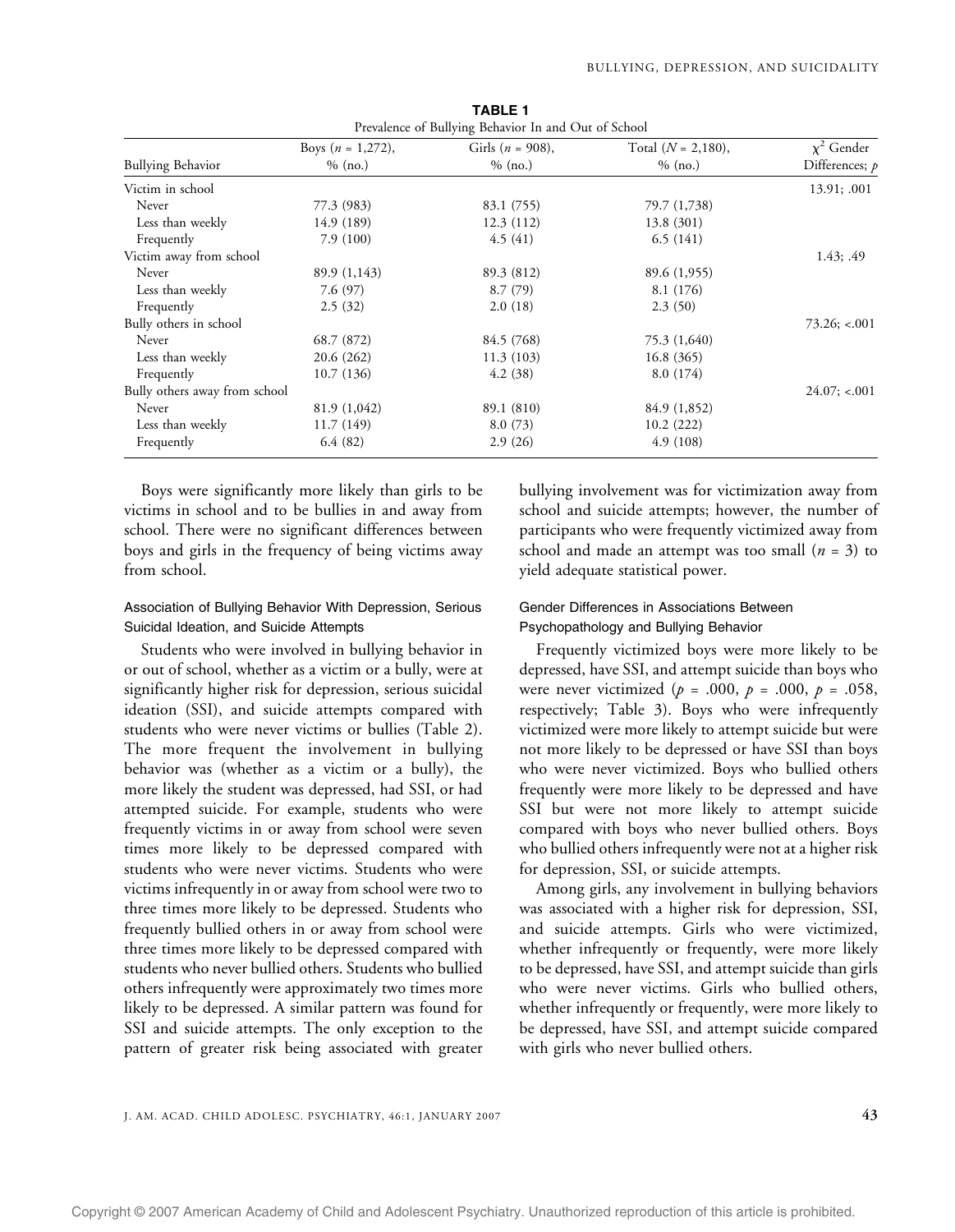$\frac{1}{2}$ 

 $\overline{\phantom{a}}$ 

| Bully Others in School<br>Victim Away From School<br>Bully Others Away From School<br>Less Than<br>Less Than<br>Less Than<br>Less Than<br>Weekly<br>Weekly<br>Weekly<br>Weekly<br>Never<br>Frequently<br>Never<br>Frequently<br>Never<br>Frequently<br>Never<br>$(n = 50)^{a}$<br>$(n = 174)^{a}$<br>$(n = 1738)^{d}$<br>$(n = 301)^{d}$<br>$(n = 141)^{d}$<br>$(n = 1955)^{d}$<br>$(n = 176)^{d}$<br>$(n = 1640)^{d}$<br>$(n = 365)^{d}$<br>$(n = 1852)^{d}$<br>$(n = 222)^{a}$<br>Depression<br>$\%$ $(n)$<br>7.3(127)<br>15.3 (46)<br>29.5(41)<br>8.2(160)<br>20.8(36)<br>36.0(18)<br>8.5 (139)<br>11.8(43)<br>18.6 (32)<br>8.5(157)<br>15.4 (34)<br>$OR^b$<br>$7.72***$<br>$3.46***$<br>$2.63***$<br>$7.35***$<br>$2.98***$<br>$1.82***$<br>$2.26***$<br>$(95\% \text{ CI})$<br>$(2.27 - 6.41)$<br>$(1.80 - 3.82)$<br>$(4.75 - 11.38)$<br>$(1.97 - 4.50)$<br>$(4.12 - 14.46)$<br>$(1.25 - 2.66)$<br>$(2.20 - 5.46)$<br>$(1.49 - 3.42)$<br>Serious suicidal ideation<br>$\%$ $(n)$<br>2.8(49)<br>7.0(21)<br>11.5(16)<br>3.1(61)<br>10.3(18)<br>14.3(7)<br>3.1(50)<br>6.4(23)<br>7.6(13)<br>3.2(59)<br>5.9(13)<br>$OR^b$<br>$2.79***$<br>$5.41***$<br>$3.62***$<br>$2.62***$<br>$3.44***$<br>$5.88***$<br>$2.15*$<br>$(95\% \text{ CI})$<br>$(1.64 - 4.75)$<br>$(2.94 - 9.96)$<br>$(2.07 - 6.32)$<br>$(2.50 - 13.81)$<br>$(1.56 - 4.42)$<br>$(1.78 - 6.65)$<br>$(1.15 - 4.02)$<br>$(3.04 - 11.11)$<br>Suicide attempts |  |  | Victim in School |  |
|--------------------------------------------------------------------------------------------------------------------------------------------------------------------------------------------------------------------------------------------------------------------------------------------------------------------------------------------------------------------------------------------------------------------------------------------------------------------------------------------------------------------------------------------------------------------------------------------------------------------------------------------------------------------------------------------------------------------------------------------------------------------------------------------------------------------------------------------------------------------------------------------------------------------------------------------------------------------------------------------------------------------------------------------------------------------------------------------------------------------------------------------------------------------------------------------------------------------------------------------------------------------------------------------------------------------------------------------------------------------------------------------------------------------------|--|--|------------------|--|
|                                                                                                                                                                                                                                                                                                                                                                                                                                                                                                                                                                                                                                                                                                                                                                                                                                                                                                                                                                                                                                                                                                                                                                                                                                                                                                                                                                                                                          |  |  |                  |  |
|                                                                                                                                                                                                                                                                                                                                                                                                                                                                                                                                                                                                                                                                                                                                                                                                                                                                                                                                                                                                                                                                                                                                                                                                                                                                                                                                                                                                                          |  |  |                  |  |
|                                                                                                                                                                                                                                                                                                                                                                                                                                                                                                                                                                                                                                                                                                                                                                                                                                                                                                                                                                                                                                                                                                                                                                                                                                                                                                                                                                                                                          |  |  |                  |  |
| $\%$ $(n)$<br>7.4(22)<br>8.7(15)<br>6.4(23)<br>3.2(56)<br>10.8(15)<br>3.9(75)<br>6.1(3)<br>3.4(56)<br>8.2(14)<br>3.4(63)<br>7.8(17)<br>$OR^b$<br>$2.66***$<br>$4.49***$<br>$3.64***$<br>$2.14*$<br>$2.45***$<br>$2.70**$<br>1.73<br>$(1.53-4.79)$ $(2.74-10.55)$<br>$(95\% \text{ CI})$<br>$(1.58 - 4.47)$<br>$(2.40 - 8.38)$<br>$(1.19-3.86)$ $(0.52-5.77)$<br>$(1.46-4.12)$ $(1.91-6.94)$                                                                                                                                                                                                                                                                                                                                                                                                                                                                                                                                                                                                                                                                                                                                                                                                                                                                                                                                                                                                                              |  |  |                  |  |

 $\overline{\phantom{0}}$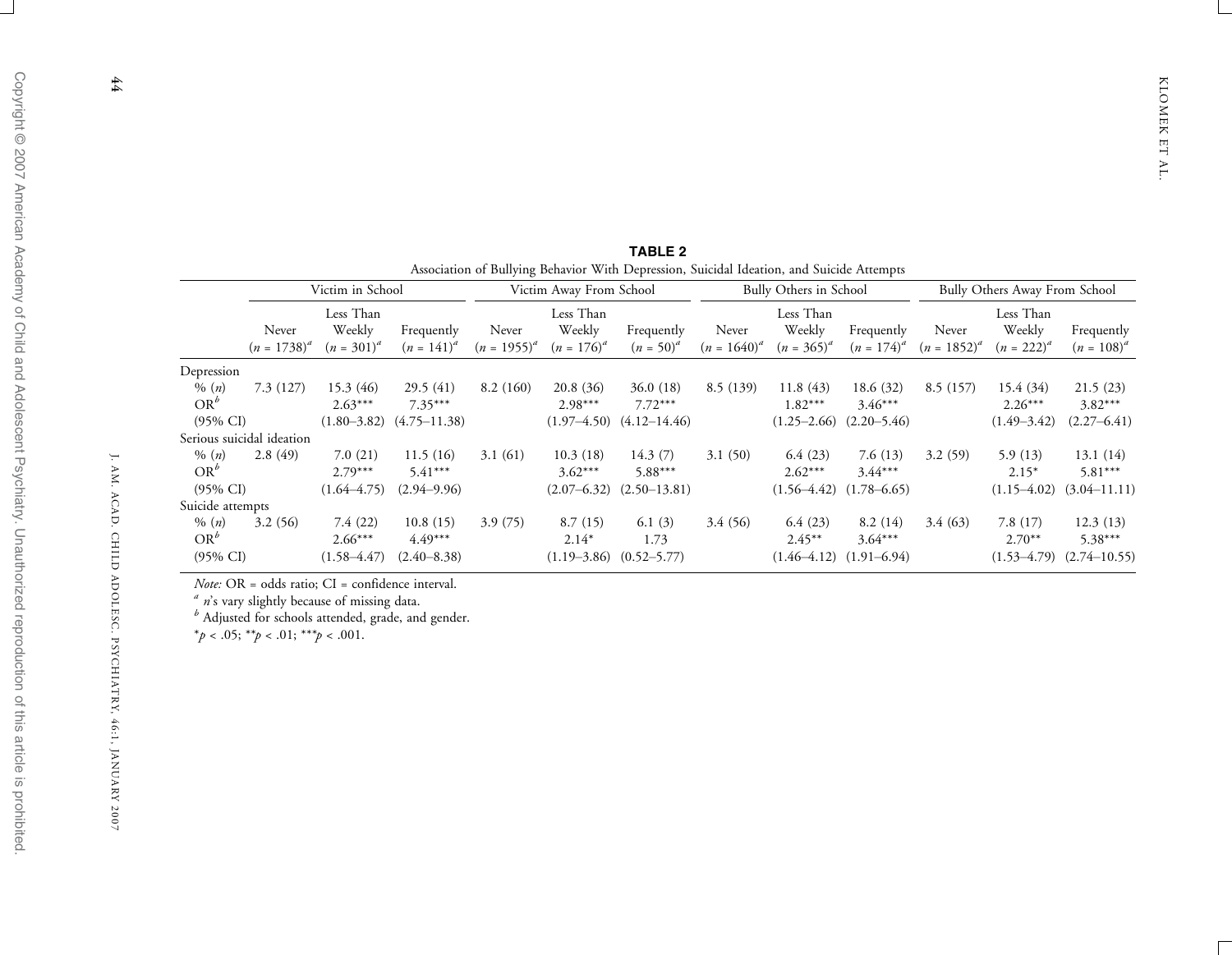Significant interactions between gender and the bullying-related variables indicated that girls who bullied others frequently were at significantly higher risk for depression and suicide attempts than comparable boys (odds ratio [OR] = 3.93, 95% confidence interval [CI] = 1.6-9.4,  $p = .002$ ; OR 4.08, 95% CI 1.2-13.8,  $p = .024$ , respectively). Interactions between bullying behavior and gender were not significant with regard to suicidal ideation.

# Impact of Co-occurrence of Bullying and Victimization

Among boys, 2.5 % were frequently both bullies and victims (bully-victims), 6.1% were frequently victims only, 10.4% were frequently bullies only, and 28.1% were infrequently bullies or victims (Table 4). Among girls, nearly 1% were frequently bully-victims, 4.5% were frequently victims only, 4.4% were frequently bullies only, and 22.1% were infrequently bullies or victims. A significantly greater proportion of girls (nearly 70%) than boys (52.8%) were neither bullies nor victims  $(\chi^2 = 62.55; df = 5, p < .001)$ .

Boys who were frequently bully-victims were more likely to be depressed and have SSI than boys who were not involved in bullying behavior. The small number of boys who were bully-victims and made a suicide attempt  $(n = 1)$  precluded a meaningful examination of the risk of attempts. Boys who frequently bullied others only were not more likely to be depressed, have SSI, or attempt suicide compared with boys who never bullied others. Boys who were frequently victims only were more likely to be depressed, have SSI, and attempt suicide than boys who were never victimized. Boys who were infrequently involved were more likely to attempt suicide but not more likely to be depressed or have SSI than boys who were never involved.

Among girls, any involvement in bullying behavior increased the risk for depression, SSI, and suicide attempts. Girls who were frequently bully-victims were

| <b>TABLE 3</b> |  |  |                                                                                                     |  |  |  |  |  |  |
|----------------|--|--|-----------------------------------------------------------------------------------------------------|--|--|--|--|--|--|
|                |  |  | Association of Bullying Behavior With Depression, Suicidal Ideation, and Suicide Attempts by Gender |  |  |  |  |  |  |

|                                                                            | Victim In and Out of School             |                                                                             |                                                                            | Bully Others In and Out of School       |                                                                            |                                                                             |
|----------------------------------------------------------------------------|-----------------------------------------|-----------------------------------------------------------------------------|----------------------------------------------------------------------------|-----------------------------------------|----------------------------------------------------------------------------|-----------------------------------------------------------------------------|
|                                                                            | Never<br>$(n M = 935)^4$<br>$n F = 716$ | Less Than Weekly<br>$(n M = 225)^{a}$<br>$n F = 139$                        | Frequently<br>$(n M = 109)^4$<br>$n F = 49$                                | Never<br>$(n M = 815)^4$<br>$n F = 725$ | Less Than Weekly<br>$(n M = 291;$ <sup>4</sup><br>$n F = 131$              | Frequently<br>$(n M = 163)^4$<br>$n F = 48$                                 |
| Depression                                                                 |                                         |                                                                             |                                                                            |                                         |                                                                            |                                                                             |
| Male, % (no.)<br>$OR^b$                                                    | 4.1(38)                                 | 6.7(15)<br>1.74                                                             | 21.1(23)<br>$6.45***$                                                      | 4.8(39)                                 | 7.2(21)<br>1.55                                                            | 9.8(16)<br>$2.10*$                                                          |
| 95% CI<br>Female, % (no.)<br>$OR^b$                                        | 10.5(75)                                | $0.94 - 3.23$<br>27.3(38)<br>$3.25***$                                      | $3.65 - 11.42$<br>51.0(25)<br>$9.73***$                                    | 11.3(82)                                | $0.89 - 2.70$<br>23.7(31)<br>$2.43***$                                     | $1.12 - 3.94$<br>52.1(25)<br>$8.39***$                                      |
| 95% CI<br>Serious suicidal ideation                                        |                                         | $2.08 - 5.08$                                                               | $5.23 - 18.10$                                                             |                                         | $1.52 - 3.88$                                                              | $4.53 - 15.53$                                                              |
| Male, % (no.)<br>$OR^b$                                                    | 1.9(18)                                 | 3.1(7)<br>1.69                                                              | 10.1(11)<br>$5.88***$                                                      | 2.1(17)                                 | 3.8(11)<br>1.92                                                            | 4.9(8)<br>$2.57*$                                                           |
| 95% CI<br>Female, % (no.)<br>$OR^b$                                        | 3.3(24)                                 | $0.70 - 4.12$<br>13.7(19)<br>$4.75***$                                      | $2.67 - 12.92$<br>14.3(7)<br>$5.26***$                                     | 3.7(27)                                 | $0.88 - 4.18$<br>10.0(13)<br>$3.13***$                                     | $1.07 - 6.20$<br>20.8(10)<br>$7.18***$                                      |
| 95% CI<br>Suicide attempts                                                 |                                         | $2.50 - 9.00$                                                               | $2.10 - 13.17$                                                             |                                         | 1.54-6.34                                                                  | $3.17 - 16.25$                                                              |
| Male, $% (no.)$<br>$OR^b$<br>95% CI<br>Female, % (no.)<br>$OR^b$<br>95% CI | 1.8(17)<br>5.0(36)                      | 4.5(10)<br>$2.64*$<br>$1.18 - 5.90$<br>10.9(15)<br>$2.30*$<br>$1.21 - 4.38$ | 4.6(5)<br>2.70<br>$0.97 - 7.55$<br>20.0(10)<br>$4.98***$<br>$2.24 - 11.08$ | 2.0(16)<br>4.5(33)                      | 3.4(10)<br>1.86<br>$0.83 - 4.18$<br>10.9(14)<br>$2.72***$<br>$1.38 - 5.34$ | 3.7(6)<br>2.07<br>$0.78 - 5.51$<br>29.2 (14)<br>$8.91***$<br>$4.23 - 18.77$ |

*Note:* M = male; F = female; OR = odds ratio; CI = confidence interval.  $\alpha$  Numbers vary slightly because of missing data.

 $^b$  Adjusted for schools attended and grade.

\*p < .05; \*\*p < .01; \*\*\*p < .001.

J. AM. ACAD. CHILD ADOLESC. PSYCHIATRY, 46:1, JANUARY 2007 45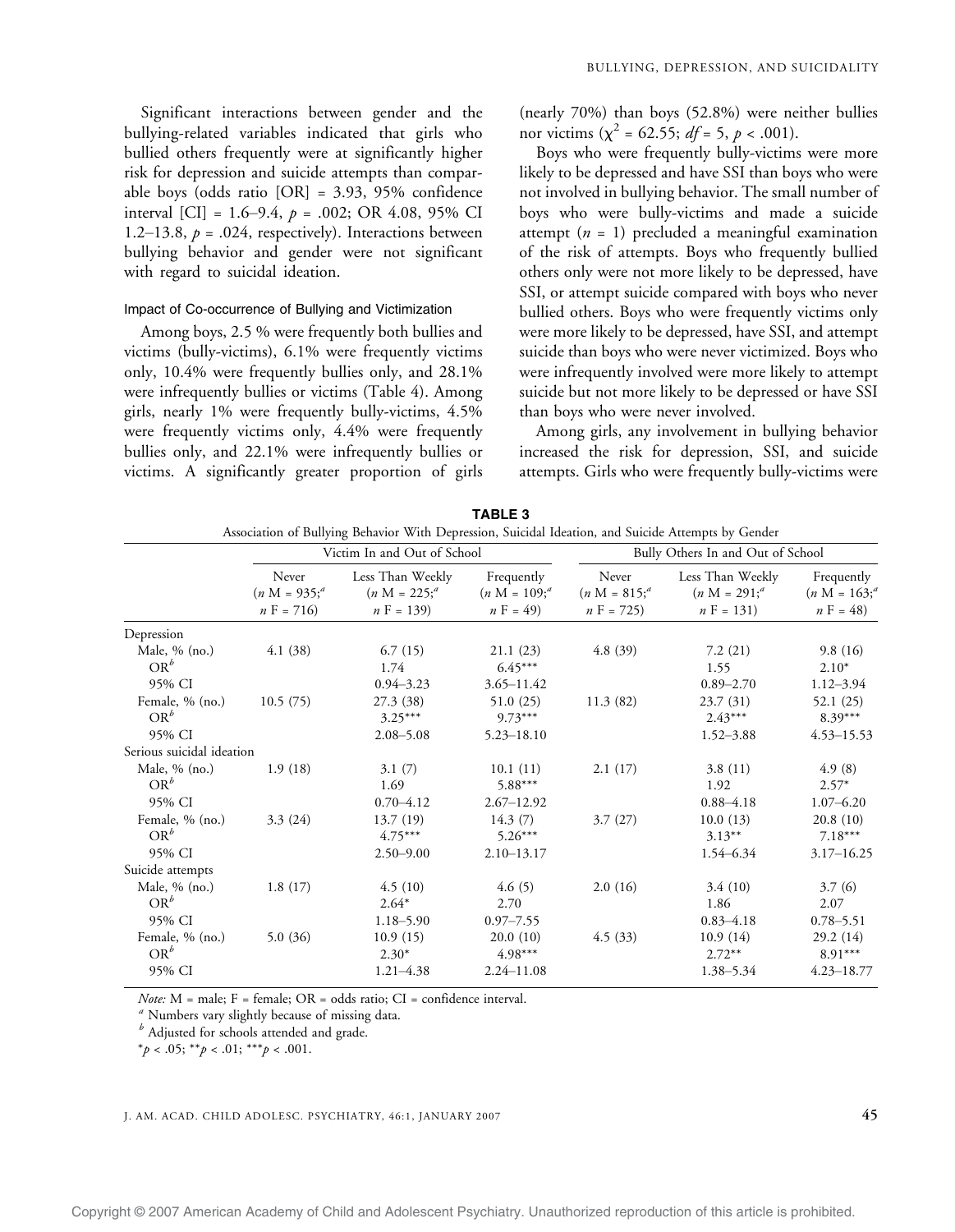|                                     | Co-occurrence of Bullying and Victimization: Association With Depression, Suicidal Ideation, and Suicide Attempts |                        |                   |                    |                   |
|-------------------------------------|-------------------------------------------------------------------------------------------------------------------|------------------------|-------------------|--------------------|-------------------|
|                                     | Neither Bully                                                                                                     | Infrequently           | Frequently        | Frequently         | Frequently Both   |
|                                     | nor Victim <sup>a</sup>                                                                                           | <b>Bully or Victim</b> | Victim Only       | <b>Bully Only</b>  | Bully and Victim  |
|                                     | $(n M = 671; ^{b}$                                                                                                | $(n M = 357; ^{b}$     | $(n M = 78; ^{b}$ | $(n M = 132; ^{b}$ | $(n M = 32; ^{b}$ |
|                                     | $n F = 615$                                                                                                       | $n F = 200$            | $n F = 41$        | $n F = 40$         | $n F = 9$         |
| Depression                          |                                                                                                                   |                        |                   |                    |                   |
| Male, $\%$ (no.)                    | 3.6(24)                                                                                                           | 5.6(20)                | 20.5(16)          | 6.8(9)             | 22.6(7)           |
| $OR^c$                              |                                                                                                                   | 1.34                   | $6.00***$         | 1.63               | $6.36***$         |
| 95% CI                              |                                                                                                                   | $0.75 - 2.40$          | $3.08 - 11.70$    | $0.74 - 3.57$      | $2.50 - 16.17$    |
| Female, % (no.)                     | 9.1(56)                                                                                                           | 19.0(38)               | 46.3(19)          | 47.5(19)           | 75.0(6)           |
| $OR^c$                              |                                                                                                                   | $2.38***$              | $9.29***$         | $8.81***$          | $32.15***$        |
| 95% CI<br>Serious suicidal ideation |                                                                                                                   | $1.52 - 3.72$          | $4.71 - 18.35$    | $4.46 - 17.43$     | $6.29 - 164.30$   |
| Male, $\%$ (no.)                    | 1.8(12)                                                                                                           | 2.8(10)                | 7.7(6)            | 2.3(3)             | 16.1(5)           |
| $OR^c$                              |                                                                                                                   | 1.56                   | $4.54***$         | 1.29               | $9.93***$         |
| 95% CI                              | 2.9(18)                                                                                                           | $0.67 - 3.61$          | $1.66 - 12.44$    | $0.36 - 4.68$      | 3.23-30.54        |
| Female, % (no.)                     |                                                                                                                   | 8.5(17)                | 12.5(5)           | 20.5(8)            | 22.2(2)           |
| $OR^c$                              |                                                                                                                   | $3.29***$              | $5.26***$         | $9.04***$          | $10.00**$         |
| 95% CI<br>Suicide attempts          |                                                                                                                   | $1.65 - 6.57$          | $1.81 - 15.29$    | 3.56-22.97         | 1.86–53.64        |
| Male, % (no.)                       | 1.3(9)                                                                                                            | 3.7(13)                | 5.1 $(4)$         | 3.8(5)             | 6.5(1)            |
| OR <sup>c</sup>                     |                                                                                                                   | $2.71*$                | $3.88*$           | 2.96               | 2.45              |
| 95% CI                              |                                                                                                                   | $1.17 - 6.28$          | $1.17 - 12.85$    | $0.97 - 9.05$      | $0.30 - 20.14$    |
| Female, % (no.)                     | 3.9(24)                                                                                                           | 8.1(16)                | 17.1(7)           | 28.2(11)           | 33.3(3)           |
| $OR^c$                              |                                                                                                                   | $2.25*$                | $5.43***$         | $9.89***^{b}$      | $12.66**$         |
| 95% CI                              |                                                                                                                   | $1.16 - 4.37$          | $2.11 - 13.92$    | $4.26 - 22.95$     | 2.74-58.48        |

TABLE 4

*Note*: M = male; F = female; OR = odds ratio; CI = confidence interval. <br>
<sup>*a*</sup> Reference group for the indicated significance.

 $\overrightarrow{b}$  Numbers vary slightly because of missing data.

 $c$  Adjusted for schools attended and grade.

\* $p < .05$ ; \*\* $p < .01$ ; \*\*\* $p < .001$ .

32 times more likely to be depressed and 10 to 12 times more likely to have SSI or to attempt suicide compared with girls who were not involved in bullying behavior. Girls who were frequently bullies only or were frequently victims only were more likely to be depressed, have SSI, or attempt suicide compared with girls who never bullied others or who were never victimized, respectively. Even girls who were infrequently bullies or victims were two to three times more likely to be depressed, have SSI, or attempt suicide.

Significant interactions between gender and the bullying-related variables indicated that girls who frequently bullied others only were at significantly higher risk for depression and SSI than comparable boys (OR 5.29, 95% CI 1.9-14.9,  $p = .002$ ; OR 6.83, 95% CI 1.4-33.2,  $p = .017$ , respectively). Interactions between bullying behavior and gender were not significant with regard to suicide attempts.

# **DISCUSSION**

This study found an association between bullying behavior and depression, SSI, and suicide attempts among high school students. Approximately 9% of the sample reported being frequently victimized, and 13% reported bullying others frequently. These rates are similar to previous reports (Kaltiala-Heino et al., 1999; Nansel et al., 2001).

Most bullying behavior occurred in school compared with away from school, as found in other studies (Williams et al., 1996; Wolke et al., 2001). Bullying behavior away from school, however, was still prevalent among high school students (25.5%). Bullying behavior was more prevalent among boys than girls, consistent with previous reports (Kumpulainen et al., 1998; Wolke et al., 2001). The decrease in the prevalence of bullying behavior from childhood to adolescence (Olweus, 1991) seems to indicate that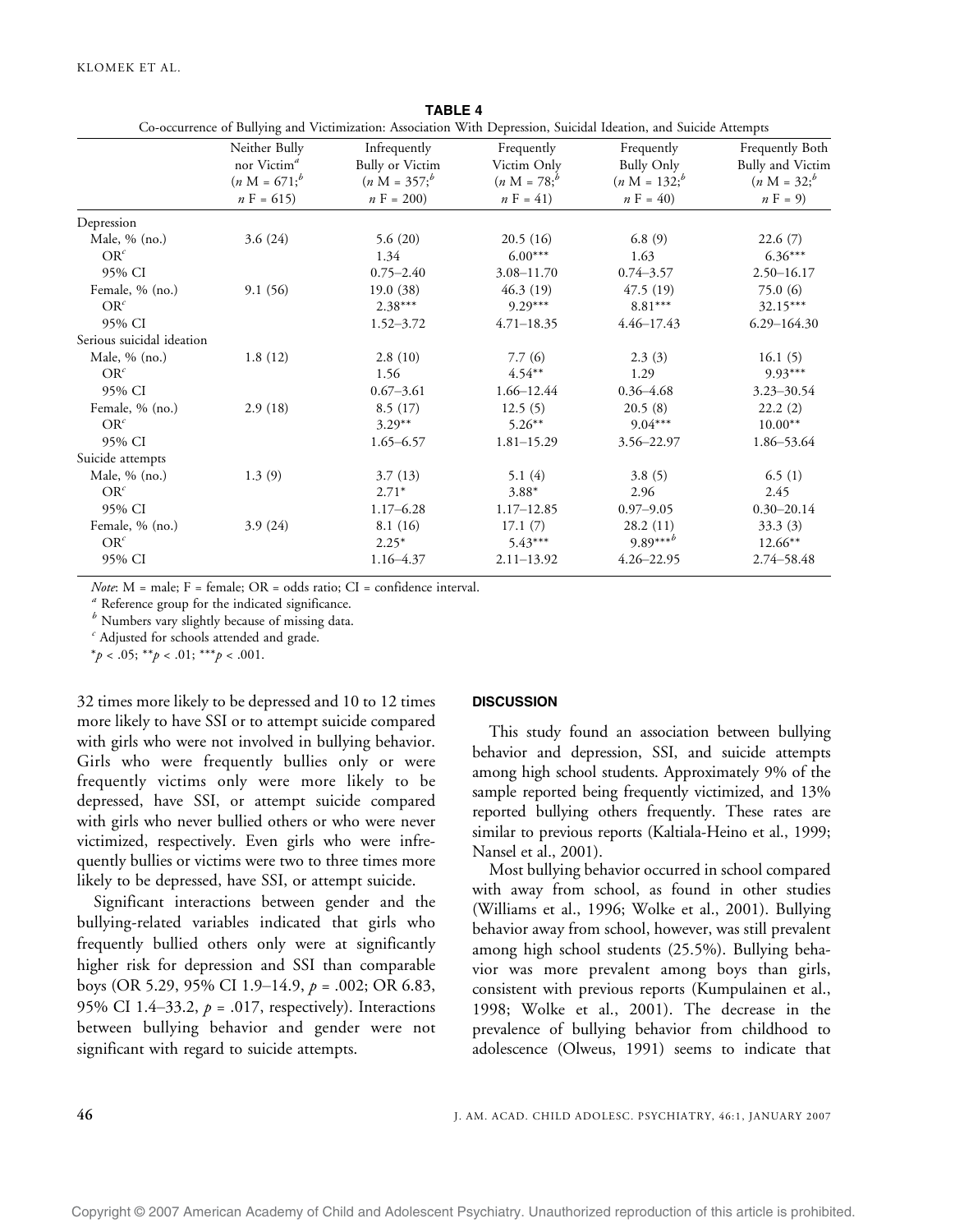bullying behaviors are less normative in high schools and that those adolescents still engaged in bullying behavior in high school may be more disturbed. As such, our findings can be generalized only to high school students.

Depression, SSI, and suicide attempts were significantly associated with victimization and with bullying others both in and away from school. Higher exposures to being victimized or bullying others generally were related to higher risk of depression, suicidal ideation, and suicide attempts, yet infrequent involvement in bullying behavior also was related to increased risk of depression and suicidality, particularly among girls.

Our findings are consistent with reports that bullies, not just victims, are at higher risk of depression, ideation, and attempts (Forero et al., 1999; Kaltiala-Heino et al., 1999; Kaltiala-Heino et al., 2000; Kumpulainen et al., 2000; Roland, 2002; Seals and Young, 2003; Wolke et al., 2001). Moreover, our findings replicate reports that the most disturbed group are the bully-victims (Austin and Joseph, 1996; Juvonen et al., 2003; Kaltiala-Heino et al., 1999; Kim et al., 2005). Although our findings are not consistent with reports that depression is rare among adolescent bullies (Camodeca et al., 2005; Fekkes et al., 2004; Juvonen et al., 2003), these studies did not account for gender differences. The inconsistent results may be explained by the gender differences we found. Our results suggest that there is a different threshold in which bullying is associated with depression and suicidality among girls and boys. Girls who bullied others were at risk for depression, ideation, and attempts even when the bullying was infrequent. Among boys, however, only frequent bullying was associated with depression, ideation, and attempts. Infrequent bullying among boys may be a more normative behavior, consistent with reports that the level of aggression is higher among boys compared with girls (Achenbach and Edelbrock, 1981). The gender differences in the association with bullying may be understood by the findings of Wasserman et al. (2005), indicating that female adolescents who demonstrate conduct problems are at higher risk of affective disorders than comparable male adolescents. These girls were found to be more aggressive but also more depressed than boys with conduct problems. Bullying behavior could be another example of a ''gender paradox'' (Tiet et al., 2001; Wasserman et al., 2005) in which girls are less likely to be bullies, but when they are they have a more severe impairment than their male counterparts.

The results suggest a different gender threshold in victimization as well. Among girls, victimization at any frequency increased the risk of depression, ideation, and attempts. Among boys, only frequent victimization increased the risk of depression and ideation, although infrequent victimization was associated with an increased risk of attempts. These findings contradict reports that only female victims are at greater risk for depression and ideation (Kim et al., 2005; van der Wal et al., 2003).

# Limitations

One limitation was the use of a convenient, rather than a random, sample of schools. The schools were suburban and predominantly white, limiting the generalizability to urban and more ethnically or socioeconomically diverse settings. However, studies reporting on ethnicity and socioeconomic status as factors in bullying behavior have shown inconsistent results. Research in elementary school students suggests that socioeconomic status is inversely related to bullying and victimization (Veenstra et al., 2005; Wolke et al., 2001). Olweus (1999), in contrast, found that bullying was unrelated to social class. Seals and Young (2003) found no statistically significant differences in bullying involvement based on ethnicity. However, Nansel et al. (2001) found that Hispanic youth reported higher involvement in bullying of others, whereas black youth reported being bullied with less frequency. We had a similar finding: Hispanics were slightly more likely to bully others in school compared with other ethnic groups. The small number of minority students in the present study precludes the examination of the association of bullying behaviors with depression, SSI, and suicide attempts by race. Further studies should include these analyses. Second, only two thirds of eligible subjects participated in the study. Despite no significant differences between participants and nonparticipants in demographic factors (e.g., sex, grade level, ethnicity), the same cannot be said about clinical factors (e.g., BDI and SIQ-JR scores). Third, data on bullying were based on self-reports. Information about bullying also can be obtained from peers, parents, and teachers. Fourth, we found a cross-sectional association between bullying and depression/suicidality, but causality cannot be determined.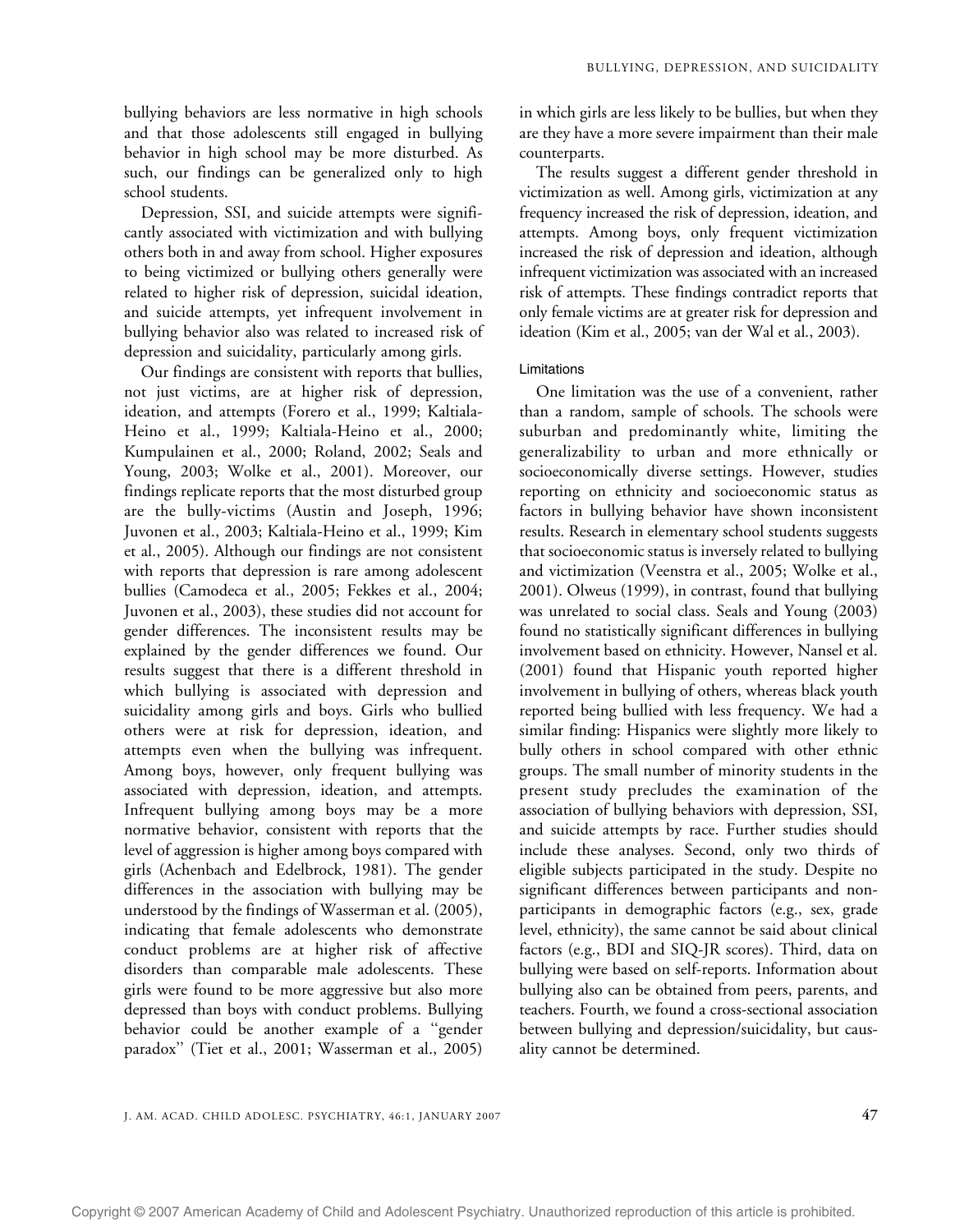# Clinical Implications

Our findings suggest that bullying behavior in and away from high school is a prevalent problem among adolescents. Being a victim or a perpetrator appears to heighten the risk for depression, suicidal ideation, and suicide attempts. Our results emphasize that bullying may be a marker of suicidal behavior and that routine prevention of bullying should be considered part of any suicide prevention strategy. Both bullying behavior away from school and in-school bullying should be scrutinized. Mental health practitioners evaluating suicidal tendencies should consider bullying one of the potential risk factors. Conversely, in evaluations of students involved in bullying behavior, it is important to assess depression and suicidality.

Disclosure: The authors have no financial relationships to disclose.

# REFERENCES

- Achenbach TM, Edelbrock CS (1981), Behavioral problems and competencies reported by parents of normal and disturbed children aged four through sixteen. Monogr Soc Res Child Dev 46:1-82
- Austin S, Joseph S (1996), Assessment of bully/victim problems in 8 to 11 year-olds. Br J Educ Psychol 66:447-456
- Beck AT, Steer RA (1993), Manual for the Beck Depression Inventory. San Antonio, TX: The Psychological Corporation
- Brent D (1987), Correlates of the medical lethality of suicide attempts in children and adolescents. J Am Acad Child Adolesc Psychiatry 26:87-91
- Camodeca M, Goossens FA (2005), Aggression, social cognitions, anger and sadness in bullies and victims. J Child Psychol Psychiatry 46:186-197
- Cleary SD (2000), Adolescent victimization and associated suicidal and violent behaviors. Adolescence 35:671-682
- Davies M, Cunningham G (1999), Adolescent parasuicide in the Foyle area. Irish J Psychol Med 16:9-12
- Eisenberg ME, Neumark-Sztainer D, Story M (2003), Associations of weight-based teasing and emotional well-being among adolescents. Arch Pediatr Adolesc Med 157:733-738
- Fekkes M, Pijpers FI, Verloove-Vanhorick SP (2004), Bullying behavior and associations with psychosomatic complaints and depression in victims. J Pediatr 144:17-22
- Forero R, McLellan L, Rissel C, Bauman A (1999), Bullying behavior and psychosocial health among school students in New South Wales, Australia: cross sectional survey. BMJ 319:344-348
- Gould MS, King R, Greenwald S (1998), Psychopathology associated with suicidal ideation and attempts among children and adolescents. *J Am* Acad Child Adolesc Psychiatry 37:915–923
- Gould MS, Marrocco FA, Kleinman M (2005), Evaluating iatrogenic risk of youth suicide screening programs: a randomized controlled trial. JAMA 293:1635-1643
- Gould MS, Velting D, Kleinman M, Lucas C, Thomas JG, Chung M (2004), Teenagers` attitudes about coping strategies and help-seeking behavior for suicidality. J Am Acad Child Adolesc Psychiatry 43:1124-1133
- Harris S (2005), Bullying at school among older adolescents. School Nurs Rev 22:18-21
- Hawker DSJ, Boulton MJ (2000), Twenty years` research on peer victimization and psychosocial maladjustment: a meta-analytic review of cross-sectional studies. *J Child Psychol Psychiatry* 41:441-455
- Ivarsson T, Broberg AG, Arvidsson T, Gillberg C (2005), Bullying in adolescents: psychiatric problems in victims and bullies as measured by

the Youth Self Report (YSR) and the Depression Self-Rating Scale (DSRS). Nord J Psychiatry 59:365-373

- Juvonen J, Graham S, Schuster MA (2003), Bullying among young adolescents: the strong, the weak, and the troubled. Pediatrics 112:1231-1237
- Kaltiala-Heino R, Rimpela M, Marttunen M, Rimpela A, Rantanen P (1999), Bullying, depression, and suicidal ideation in Finnish adolescents: school survey. BMJ 319:348-351
- Kaltiala-Heino R, Rimpela M, Rantanen P, Rimpela A (2000), Bullying at school: an indicator of adolescents at risk for mental disorders. *J Adolesc* 23:661-674
- Keane EM, Dick RW, Bechtold DW, Manson SM (1996), Predictive and concurrent validity of the Suicidal Ideation Questionnaire among American Indian adolescents. J Abnorm Child Psychol 24:735-747
- Kim YS, Koh YJ, Leventhal B (2005), School bullying and suicidal risk in Korean middle school students. Pediatrics 115:357-363
- King CA, Ghaziuddin N, McGovern L, Brand E, Hill E, Naylor M (1996), Predictors of comorbid alcohol and substance abuse in depressed adolescents. J Am Acad Child Adolesc Psychiatry 35:743-751
- King CA, Hill EM, Naylor M, Evans T, Shain B (1993), Alcohol consumption in relation to other predictors of suicidality among adolescent inpatient girls. J Am Acad Child Adolesc Psychiatry 32:82-88
- King CA, Katz SH, Ghaziuddin N, Brand E, Hill E, McGovern L (1997), Diagnosis and assessment of depression and suicidality using the NIMH Diagnostic Interview Schedule for Children (DISC-2.3). J Abnorm Child Psychol 25:173-181
- Kumpulainen K, Rasanen E (2000), Children involved in bullying at elementary school age: their psychiatric symptoms and deviance in adolescence: an epidemiological sample. Child Abuse Negl 24:1567-1577
- Kumpulainen K, Rasanen E, Henttonen I (1998), Bullying and psychiatric symptoms among elementary school-age children. Child Abuse Negl 22:705-717
- Meehan PJ, Lamb JA, Saltzman LE, O`Carroll PW (1992), Attempted suicide among young adults: progress toward a meaningful estimate of prevalence. Am J Psychiatry 149:41-44
- Mills C, Guerin S, Lynch F, Daly I, Fitzpatrick C (2004), The relationship between bullying, depression and suicidal thoughts/behaviour in Irish adolescents. Ir J Psychol Med 21:112-116
- Murray D (1998), Design and Analysis of Group-Randomized Trials. New York: Oxford University Press
- Nansel TR, Overpeck M, Pilla RS, Ruan WJ, Simons-Morton B, Scheidt P (2001), Bullying behaviors among US youth: prevalence and association with psychosocial adjustment. JAMA 285:2094-2100
- Neary A, Joseph S (1994), Peer victimization and its relationship to selfconcept and depression among schoolgirls. Personality Individual Differences 16:183-186
- Olweus D (1991), Bully/victim problems among school children: Basic facts and effects of a school based intervention program. In: The development and treatment of childhood aggression, Pepler D, Rubin K, eds. Hillsdale, NJ: Lawrence Erlbaum Associates, pp 411-448
- Olweus D (1999), Sweden. In: The Nature of School Bullying: A Cross-National Perspective, Smith PK, Morita Y, Junger-Tas J, Olweus D, Catalano R, Slee PT, eds. London: Routledge, pp 7-27
- Reynolds W (1990), Development of a semi-structured clinical interview for suicidal behaviors in adolescents. Psychol Assess J Consult Clin Psychol 2:382-390
- Reynolds W (1988), SIQ Professional Manual. Odessa, FL: Psychological Assessment Resources
- Reynolds WM, Mazza JJ (1999), Assessment of suicidal ideation in innercity children and young adolescents: reliability and validity of the Suicidal Ideation Questionnaire-JR. School Psychol Rev 28:17-30
- Rigby K, Slee P (1999), Suicidal ideation among adolescent school children, involvement in bully-victim problems, and perceived social support. Suicide Life Threat Behav 29:119-130
- Roberts RE, Lewinsohn PM, Seeley JR (1991), Screening for adolescent depression: a comparison of depression scales. J Am Acad Child Adolesc Psychiatry 30:58-66
- Roland E (2002), Bullying, depressive symptoms and suicidal thoughts. Educ Res 44:55-67